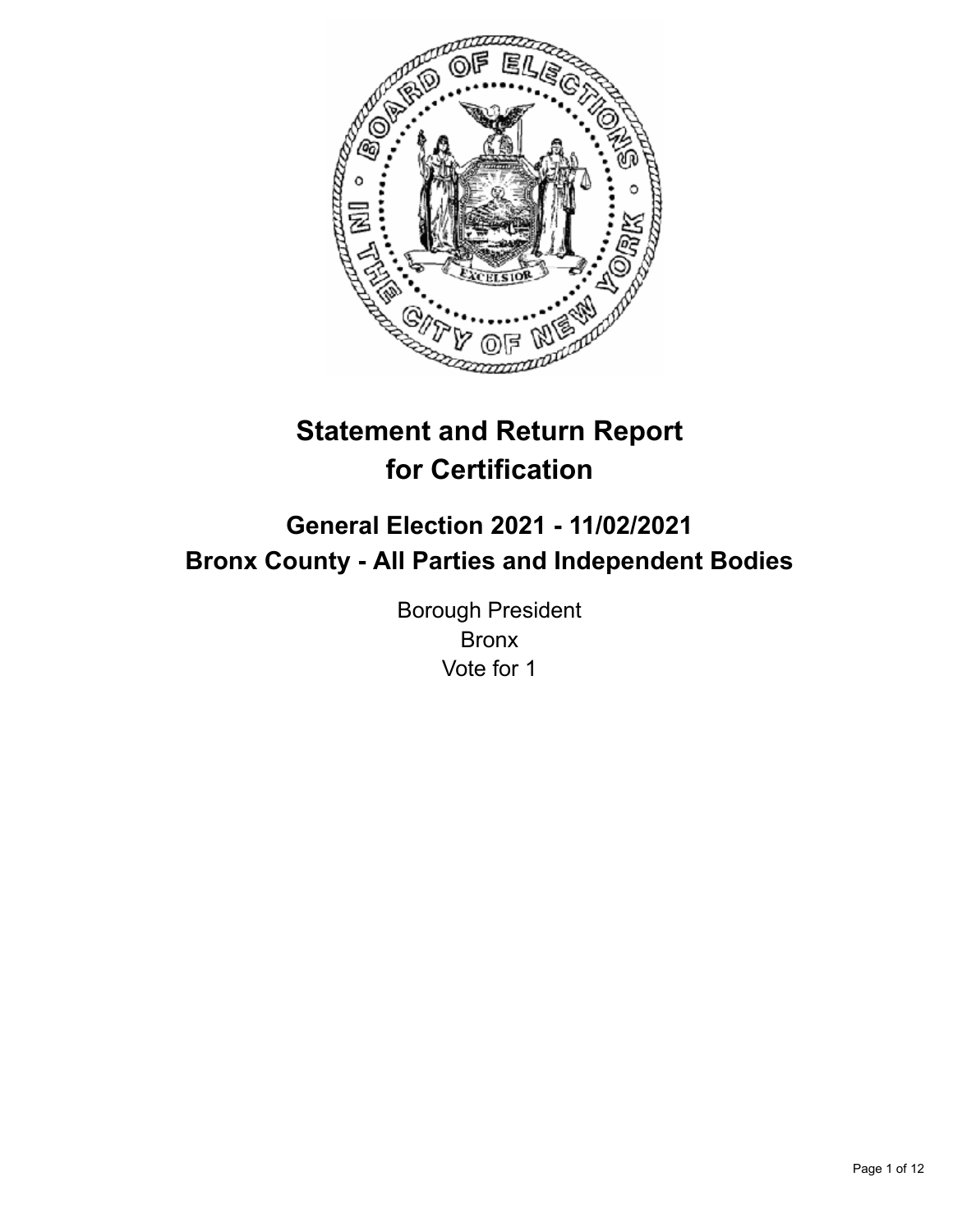

| <b>PUBLIC COUNTER</b>                                    | 9.094 |
|----------------------------------------------------------|-------|
| MANUALLY COUNTED EMERGENCY                               | 0     |
| <b>ABSENTEE / MILITARY</b>                               | 567   |
| <b>AFFIDAVIT</b>                                         | 68    |
| <b>Total Ballots</b>                                     | 9,729 |
| Less - Inapplicable Federal/Special Presidential Ballots | 0     |
| <b>Total Applicable Ballots</b>                          | 9,729 |
| VANESSA L. GIBSON (DEMOCRATIC)                           | 8,277 |
| JANELLE KING (REPUBLICAN)                                | 604   |
| SAMMY RAVELO (CONSERVATIVE)                              | 282   |
| CYNTHIA BATISTA WHITE (WRITE-IN)                         | 1     |
| FERNANDO CABRERA (WRITE-IN)                              | 1     |
| NATHALIA FERNANDEZ (WRITE-IN)                            | 1     |
| NATHANIEL SIMMONS (WRITE-IN)                             | 1     |
| ROBERT GUMBS (WRITE-IN)                                  | 1     |
| SAMELYS LOPEZ (WRITE-IN)                                 | 1     |
| UNATTRIBUTABLE WRITE-IN (WRITE-IN)                       | 4     |
| <b>Total Votes</b>                                       | 9,173 |
| Unrecorded                                               | 556   |

| PUBLIC COUNTER                                           | 6,974 |
|----------------------------------------------------------|-------|
| MANUALLY COUNTED EMERGENCY                               | 0     |
| <b>ABSENTEE / MILITARY</b>                               | 507   |
| <b>AFFIDAVIT</b>                                         | 63    |
| <b>Total Ballots</b>                                     | 7,544 |
| Less - Inapplicable Federal/Special Presidential Ballots | 0     |
| <b>Total Applicable Ballots</b>                          | 7,544 |
| VANESSA L. GIBSON (DEMOCRATIC)                           | 5,557 |
| JANELLE KING (REPUBLICAN)                                | 737   |
| SAMMY RAVELO (CONSERVATIVE)                              | 455   |
| FERNANDO CABRERA (WRITE-IN)                              | 1     |
| JOHN SANCHEZ (WRITE-IN)                                  | 1     |
| KYREL ZANTONAVITCH (WRITE-IN)                            | 1     |
| LUIS SEPULVEDA (WRITE-IN)                                | 1     |
| PAUL KITTAS (WRITE-IN)                                   | 1     |
| UNATTRIBUTABLE WRITE-IN (WRITE-IN)                       | 3     |
| UNCOUNTED WRITE-IN PER STATUTE (WRITE-IN)                | 1     |
| WILLIE GEIST (WRITE-IN)                                  | 1     |
| <b>Total Votes</b>                                       | 6,759 |
| Unrecorded                                               | 785   |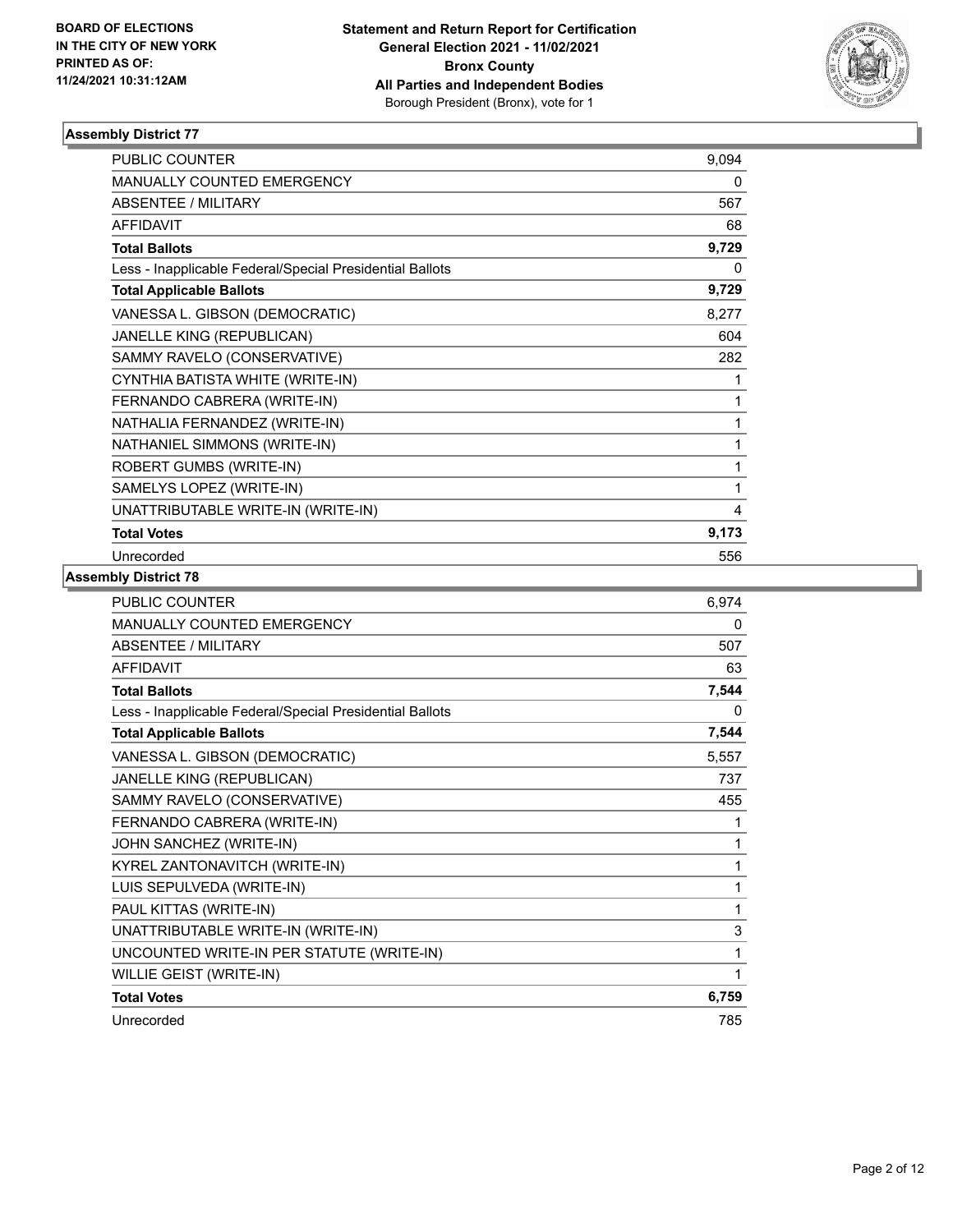

| <b>PUBLIC COUNTER</b>                                    | 10,252 |
|----------------------------------------------------------|--------|
| <b>MANUALLY COUNTED EMERGENCY</b>                        | 0      |
| <b>ABSENTEE / MILITARY</b>                               | 611    |
| <b>AFFIDAVIT</b>                                         | 49     |
| <b>Total Ballots</b>                                     | 10,912 |
| Less - Inapplicable Federal/Special Presidential Ballots | 0      |
| <b>Total Applicable Ballots</b>                          | 10,912 |
| VANESSA L. GIBSON (DEMOCRATIC)                           | 9,023  |
| JANELLE KING (REPUBLICAN)                                | 677    |
| SAMMY RAVELO (CONSERVATIVE)                              | 341    |
| <b>BENJAMIN NORTEY (WRITE-IN)</b>                        | 1      |
| CAROL ROBINSON (WRITE-IN)                                | 1      |
| CHARLES V WALKER (WRITE-IN)                              | 1      |
| JOSE CASTILO (WRITE-IN)                                  | 1      |
| JUNIOR MUNOZ (WRITE-IN)                                  | 1      |
| LADINA ALMODOUAR (WRITE-IN)                              | 1      |
| LENORA EASTER (WRITE-IN)                                 | 1      |
| MYRTA OQUENDO (WRITE-IN)                                 | 1      |
| RUBEN DIAZ JR (WRITE-IN)                                 | 1      |
| UNATTRIBUTABLE WRITE-IN (WRITE-IN)                       | 4      |
| WANDA EDWARDS (WRITE-IN)                                 | 1      |
| WILLIAM GUZMAN JR (WRITE-IN)                             | 1      |
| YVES FILIUS (WRITE-IN)                                   | 1      |
| <b>Total Votes</b>                                       | 10,057 |
| Unrecorded                                               | 855    |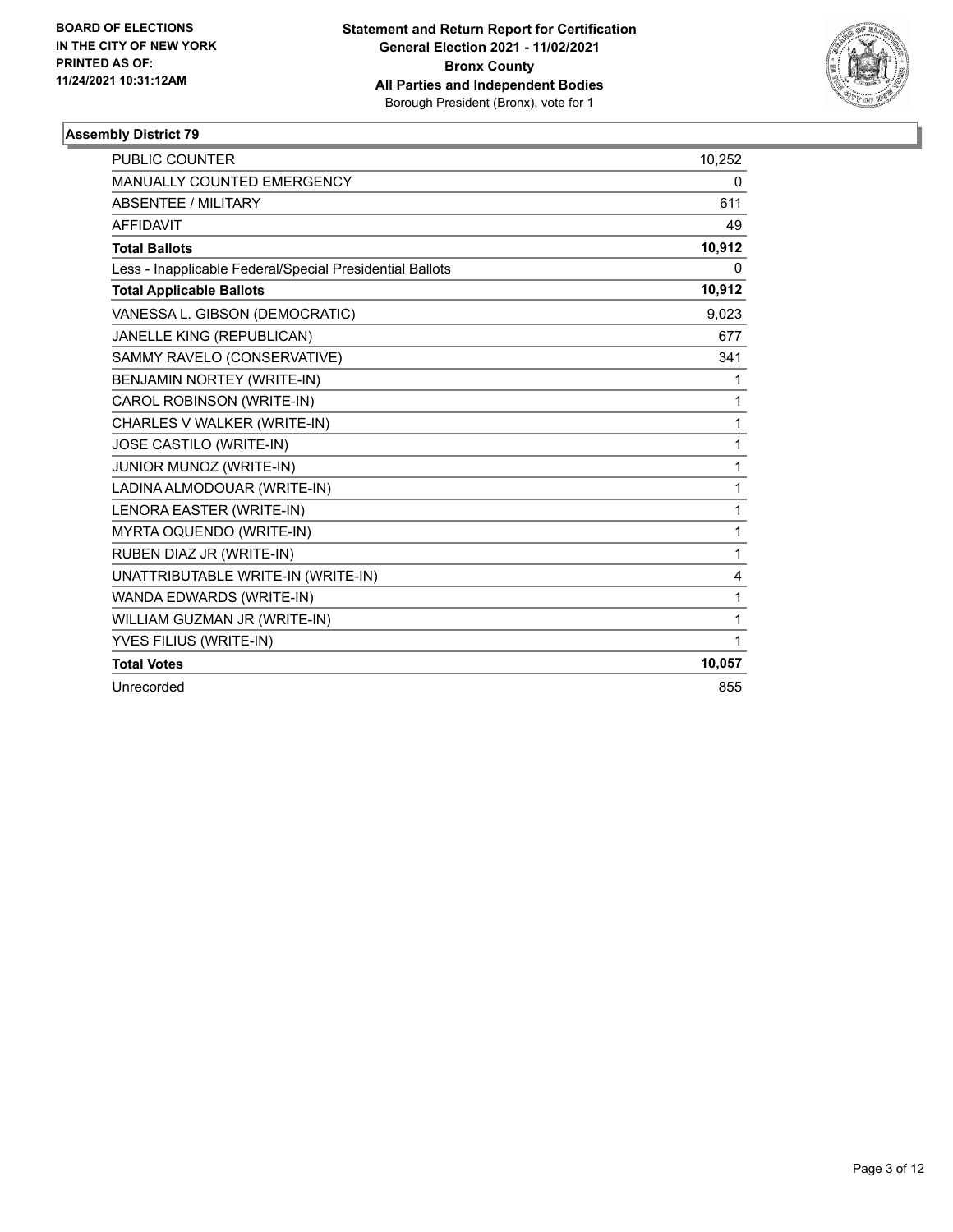

| <b>PUBLIC COUNTER</b>                                    | 10,798       |
|----------------------------------------------------------|--------------|
| MANUALLY COUNTED EMERGENCY                               | 0            |
| <b>ABSENTEE / MILITARY</b>                               | 777          |
| <b>AFFIDAVIT</b>                                         | 59           |
| <b>Total Ballots</b>                                     | 11,634       |
| Less - Inapplicable Federal/Special Presidential Ballots | 0            |
| <b>Total Applicable Ballots</b>                          | 11,634       |
| VANESSA L. GIBSON (DEMOCRATIC)                           | 7,677        |
| JANELLE KING (REPUBLICAN)                                | 2,054        |
| SAMMY RAVELO (CONSERVATIVE)                              | 1,049        |
| ALEXANDRIA OCASIO CORTEZ (WRITE-IN)                      | 1            |
| ANDREA MIRDITA (WRITE-IN)                                | 1            |
| ASHLEY R WALKER (WRITE-IN)                               | 1            |
| CAROL FERRARO (WRITE-IN)                                 | $\mathbf{1}$ |
| DORIS GILBERT (WRITE-IN)                                 | $\mathbf 1$  |
| FERNANDO CABRERA (WRITE-IN)                              | $\mathbf 1$  |
| <b>ISAAC MOORE (WRITE-IN)</b>                            | 1            |
| JAMES VACCA (WRITE-IN)                                   | $\mathbf 1$  |
| JONATHAN E ALPERT (WRITE-IN)                             | 1            |
| <b>JOSEPH VILLA (WRITE-IN)</b>                           | 1            |
| MARK GJONAJ (WRITE-IN)                                   | 1            |
| MICHAEL LEWYN (WRITE-IN)                                 | 1            |
| RAFAEL SALAMANCA JR (WRITE-IN)                           | 1            |
| RUBEN DIAZ JR (WRITE-IN)                                 | 1            |
| SAMUEL SEABURY (WRITE-IN)                                | 1            |
| UNATTRIBUTABLE WRITE-IN (WRITE-IN)                       | 6            |
| VICTOR H GUITERREZ (WRITE-IN)                            | 1            |
| WEN COD (WRITE-IN)                                       | 1            |
| <b>Total Votes</b>                                       | 10,803       |
| Unrecorded                                               | 831          |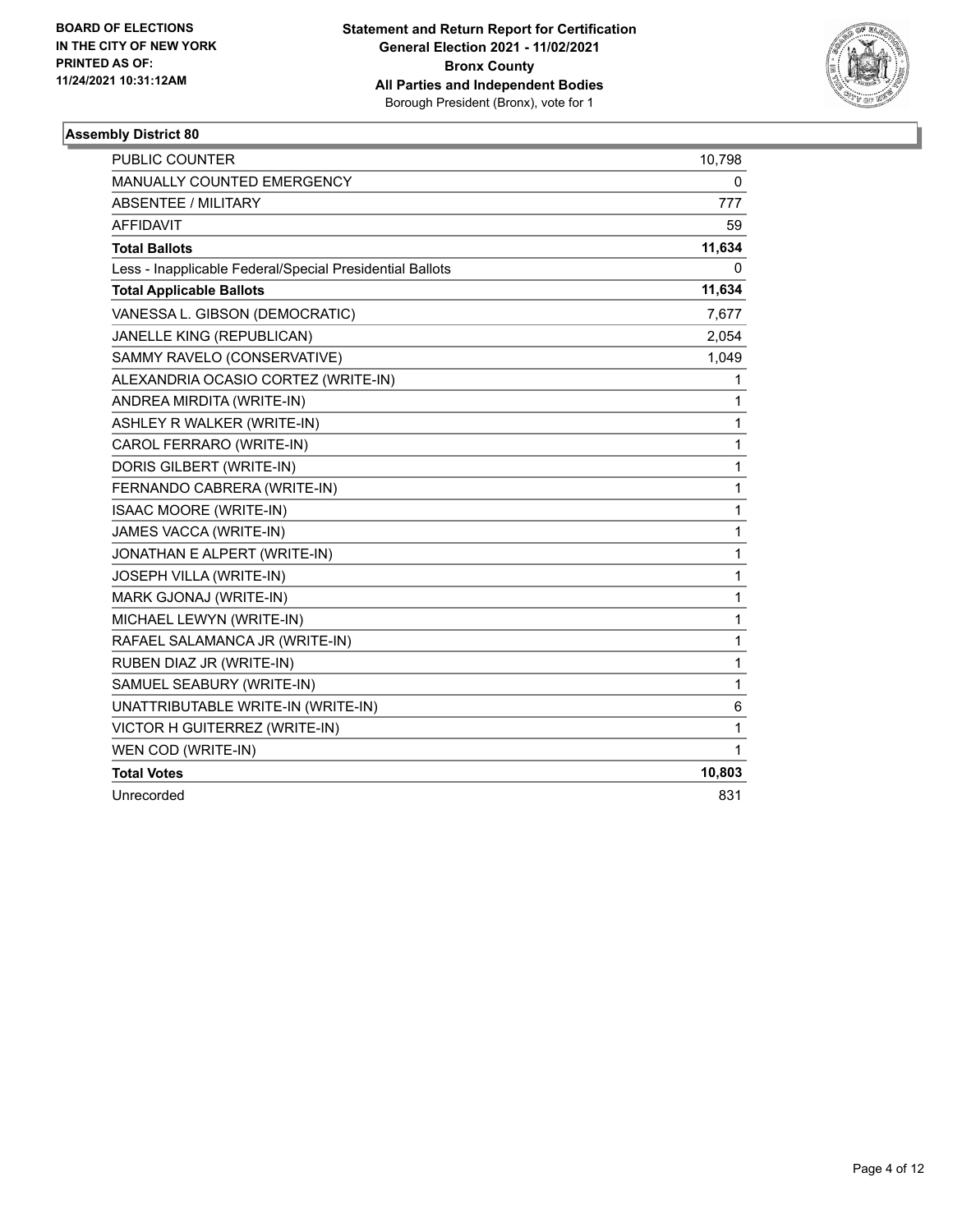

| PUBLIC COUNTER                                           | 16,245                  |
|----------------------------------------------------------|-------------------------|
| MANUALLY COUNTED EMERGENCY                               | 0                       |
| <b>ABSENTEE / MILITARY</b>                               | 2,237                   |
| AFFIDAVIT                                                | 97                      |
| <b>Total Ballots</b>                                     | 18,579                  |
| Less - Inapplicable Federal/Special Presidential Ballots | 0                       |
| <b>Total Applicable Ballots</b>                          | 18,579                  |
| VANESSA L. GIBSON (DEMOCRATIC)                           | 12,643                  |
| JANELLE KING (REPUBLICAN)                                | 2,972                   |
| SAMMY RAVELO (CONSERVATIVE)                              | 1,517                   |
| ALEXANDRIA OCASIO CORTEZ (WRITE-IN)                      | 1                       |
| CARLOS VELASQUEZ (WRITE-IN)                              | 1                       |
| CAROLE NAPOLIELLO (WRITE-IN)                             | 1                       |
| CHERYL CHIOVETTA (WRITE-IN)                              | 1                       |
| EMILIO A. MARTINEZ (WRITE-IN)                            | 1                       |
| FALA ROSEVELT (WRITE-IN)                                 | 1                       |
| FREDERIC GOLDEN (WRITE-IN)                               | $\overline{\mathbf{c}}$ |
| <b>GUSTAVO RIVERA (WRITE-IN)</b>                         | 1                       |
| JAMES BRADLEY (WRITE-IN)                                 | 1                       |
| JOHANNA ABAD (WRITE-IN)                                  | 1                       |
| JOHN FRANCIS LUDEWIG (WRITE-IN)                          | 1                       |
| KEVIN CLARK (WRITE-IN)                                   | 1                       |
| KEVIN PAZMINO (WRITE-IN)                                 | $\overline{c}$          |
| KOLU K BAYSAH (WRITE-IN)                                 | $\mathbf{1}$            |
| LAUREN CHIOVETTA (WRITE-IN)                              | 1                       |
| NATHALIA FERNANDEZ (WRITE-IN)                            | 4                       |
| ROBERT GANGI (WRITE-IN)                                  | 1                       |
| RUBEN DIAZ JR (WRITE-IN)                                 | 6                       |
| RUBY SHAMIR (WRITE-IN)                                   | 1                       |
| SHEMP HOWARD (WRITE-IN)                                  | 1                       |
| UNATTRIBUTABLE WRITE-IN (WRITE-IN)                       | 9                       |
| <b>Total Votes</b>                                       | 17,171                  |
| Unrecorded                                               | 1,408                   |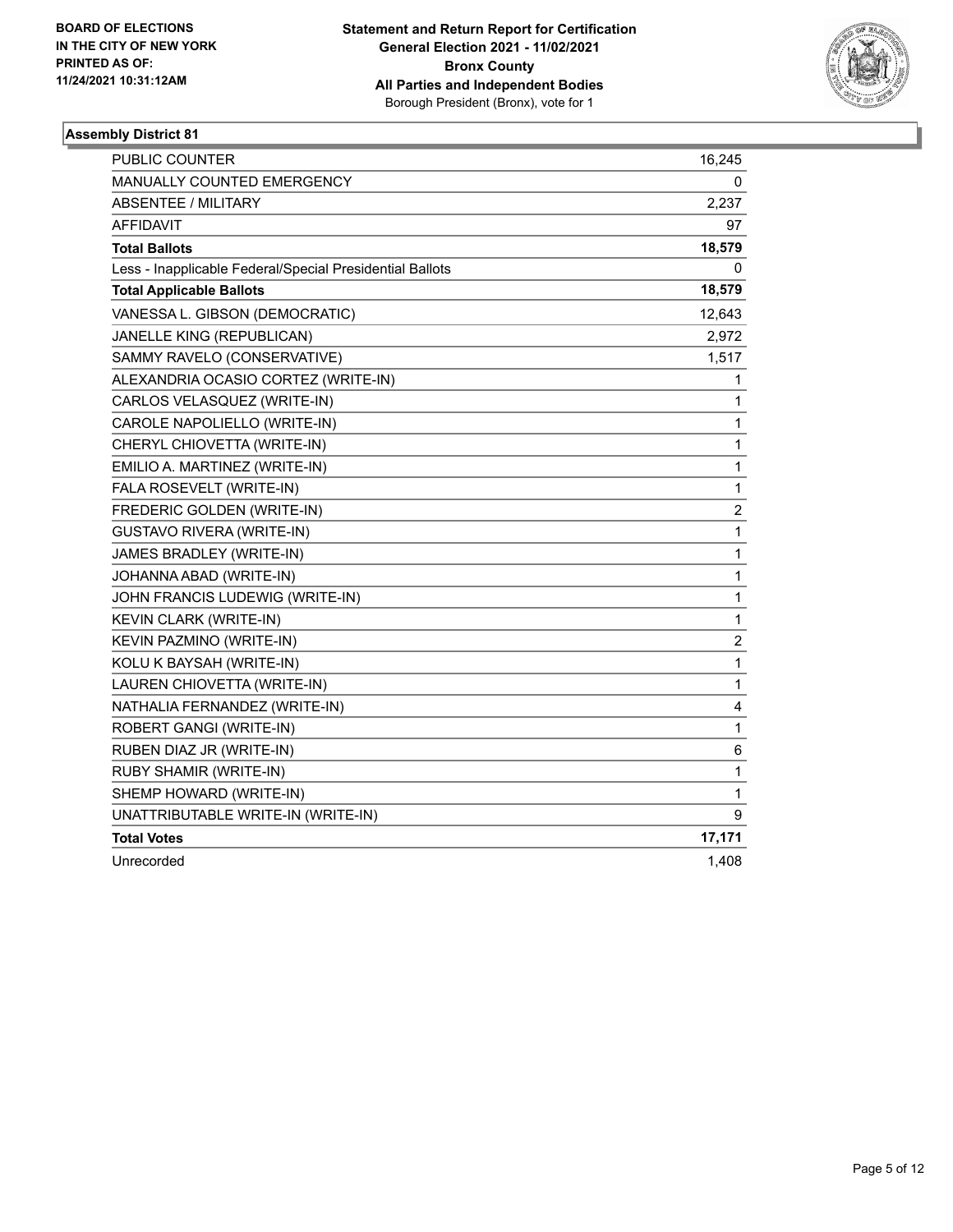

| PUBLIC COUNTER                                           | 19,375                  |
|----------------------------------------------------------|-------------------------|
| MANUALLY COUNTED EMERGENCY                               | 0                       |
| <b>ABSENTEE / MILITARY</b>                               | 1,323                   |
| <b>AFFIDAVIT</b>                                         | 101                     |
| <b>Total Ballots</b>                                     | 20,799                  |
| Less - Inapplicable Federal/Special Presidential Ballots | 0                       |
| <b>Total Applicable Ballots</b>                          | 20,799                  |
| VANESSA L. GIBSON (DEMOCRATIC)                           | 12,248                  |
| JANELLE KING (REPUBLICAN)                                | 4,974                   |
| SAMMY RAVELO (CONSERVATIVE)                              | 2,215                   |
| <b>BRANDON SINGH (WRITE-IN)</b>                          | 1                       |
| DAISY PARIS (WRITE-IN)                                   | 1                       |
| DERRICK JOHNSON (WRITE-IN)                               | 1                       |
| EDDIE SAYED (WRITE-IN)                                   | $\mathbf{1}$            |
| EDWARD DELATORRE (WRITE-IN)                              | $\mathbf{1}$            |
| FERNANDO CABRERA (WRITE-IN)                              | 4                       |
| HARRY R. OEHLER (WRITE-IN)                               | 1                       |
| IRA STOLNICK (WRITE-IN)                                  | 1                       |
| JAMES FARRINGTON (WRITE-IN)                              | 1                       |
| JOHN C. DOYLE (WRITE-IN)                                 | 1                       |
| JOHN CERINI (WRITE-IN)                                   | $\mathbf{1}$            |
| KENNETH PEREZ (WRITE-IN)                                 | $\overline{\mathbf{c}}$ |
| KYLE CHRISTOPHER WILLIAMS (WRITE-IN)                     | $\mathbf{1}$            |
| MARK D. LAVINE (WRITE-IN)                                | 1                       |
| MICHAEL TATE (WRITE-IN)                                  | 1                       |
| NATHALIA FERNANDEZ (WRITE-IN)                            | 1                       |
| NICKOLAS ROZZI (WRITE-IN)                                | 1                       |
| PAUL W. GILMAN (WRITE-IN)                                | $\mathbf{1}$            |
| RUBEN DIAZ JR (WRITE-IN)                                 | 1                       |
| UNATTRIBUTABLE WRITE-IN (WRITE-IN)                       | 5                       |
| <b>Total Votes</b>                                       | 19,465                  |
| Unrecorded                                               | 1,334                   |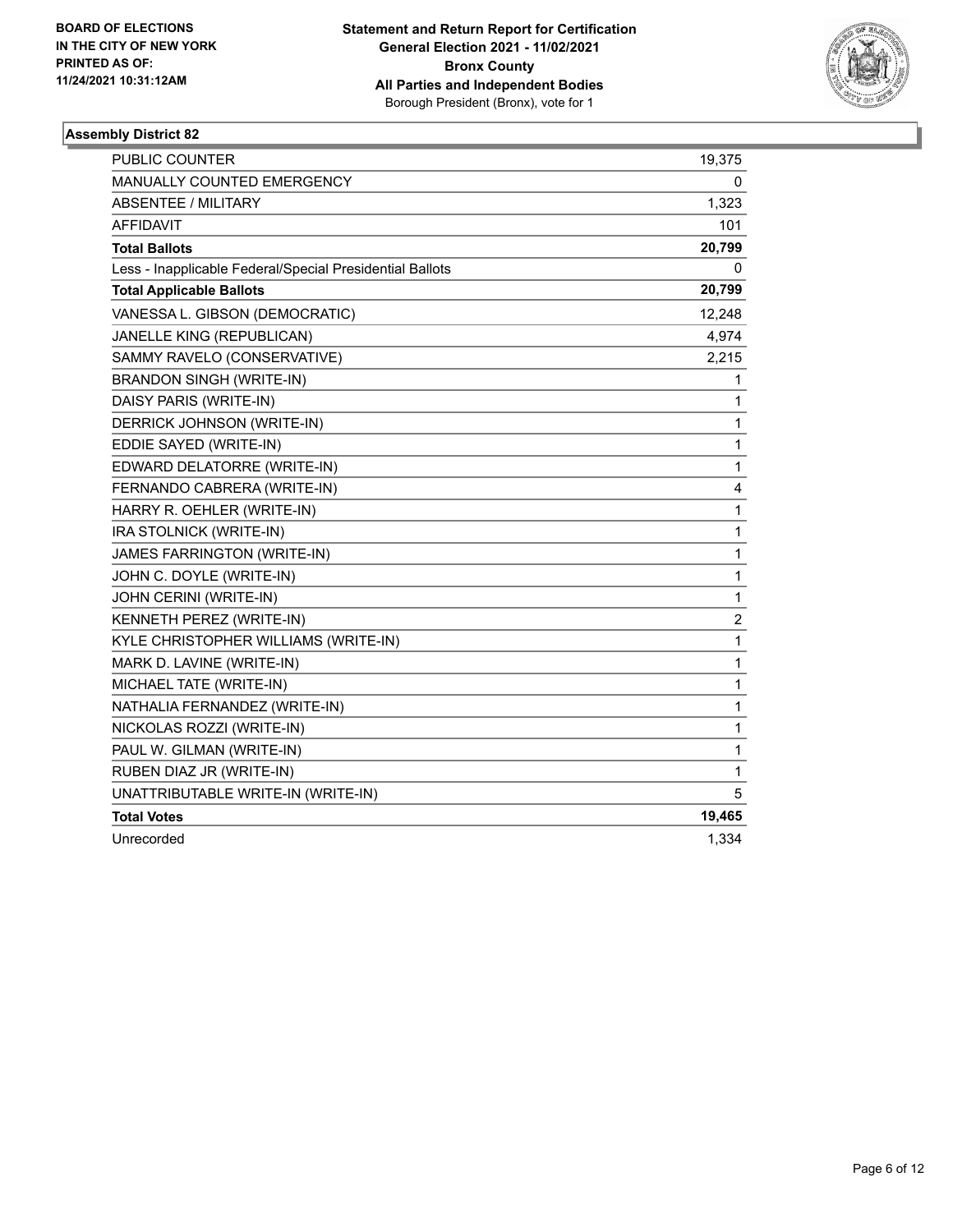

| PUBLIC COUNTER                                           | 12,760 |
|----------------------------------------------------------|--------|
| <b>MANUALLY COUNTED EMERGENCY</b>                        | 0      |
| <b>ABSENTEE / MILITARY</b>                               | 759    |
| <b>AFFIDAVIT</b>                                         | 68     |
| <b>Total Ballots</b>                                     | 13,587 |
| Less - Inapplicable Federal/Special Presidential Ballots | 0      |
| <b>Total Applicable Ballots</b>                          | 13,587 |
| VANESSA L. GIBSON (DEMOCRATIC)                           | 11,748 |
| <b>JANELLE KING (REPUBLICAN)</b>                         | 704    |
| SAMMY RAVELO (CONSERVATIVE)                              | 276    |
| ERIC LACEWELL (WRITE-IN)                                 | 1      |
| FERNANDO CABRERA (WRITE-IN)                              | 1      |
| JAMIL C. MCARTHUR (WRITE-IN)                             | 1      |
| KADIJA WRIGHT (WRITE-IN)                                 | 1      |
| RUBEN DIAZ JR (WRITE-IN)                                 | 1      |
| UNATTRIBUTABLE WRITE-IN (WRITE-IN)                       | 1      |
| <b>Total Votes</b>                                       | 12,734 |
| Unrecorded                                               | 853    |

| <b>PUBLIC COUNTER</b>                                    | 8,679 |
|----------------------------------------------------------|-------|
| <b>MANUALLY COUNTED EMERGENCY</b>                        | 0     |
| <b>ABSENTEE / MILITARY</b>                               | 400   |
| <b>AFFIDAVIT</b>                                         | 56    |
| <b>Total Ballots</b>                                     | 9,135 |
| Less - Inapplicable Federal/Special Presidential Ballots | 0     |
| <b>Total Applicable Ballots</b>                          | 9,135 |
| VANESSA L. GIBSON (DEMOCRATIC)                           | 7,090 |
| JANELLE KING (REPUBLICAN)                                | 738   |
| SAMMY RAVELO (CONSERVATIVE)                              | 328   |
| DERMOTT MYRIE (WRITE-IN)                                 | 1     |
| ED CONDE (WRITE-IN)                                      | 1     |
| LUIS SEPULVEDA (WRITE-IN)                                | 1     |
| RUBEN DIAZ JR (WRITE-IN)                                 | 1     |
| SHIMRON GALLIMORE (WRITE-IN)                             | 1     |
| UNATTRIBUTABLE WRITE-IN (WRITE-IN)                       | 5     |
| VICTOR H GUITERREZ (WRITE-IN)                            | 1     |
| WANDA SALAMAN (WRITE-IN)                                 | 1     |
| <b>Total Votes</b>                                       | 8,168 |
| Unrecorded                                               | 967   |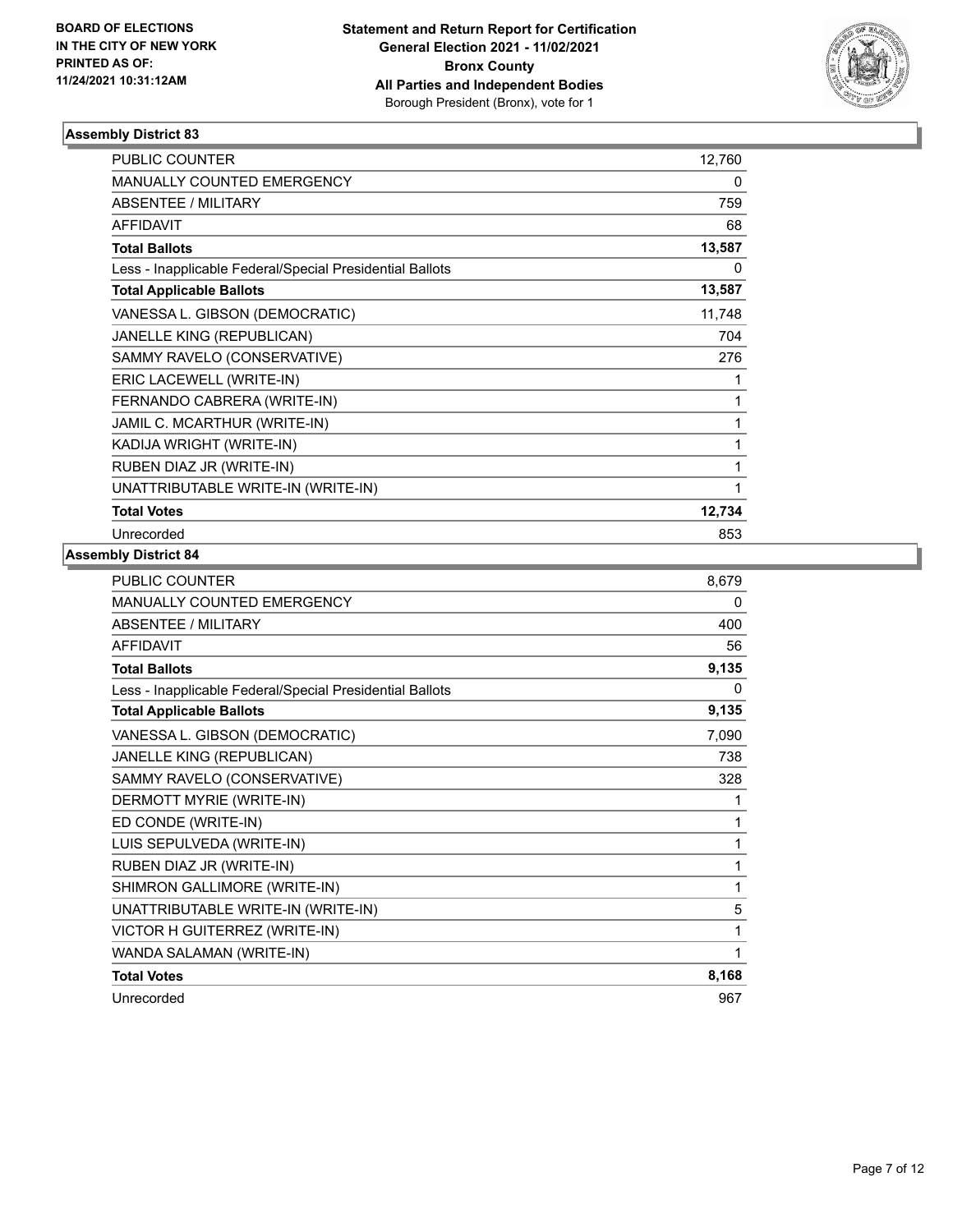

| <b>PUBLIC COUNTER</b>                                    | 8,893          |
|----------------------------------------------------------|----------------|
| MANUALLY COUNTED EMERGENCY                               | 0              |
| <b>ABSENTEE / MILITARY</b>                               | 520            |
| <b>AFFIDAVIT</b>                                         | 48             |
| <b>Total Ballots</b>                                     | 9,461          |
| Less - Inapplicable Federal/Special Presidential Ballots | 0              |
| <b>Total Applicable Ballots</b>                          | 9,461          |
| VANESSA L. GIBSON (DEMOCRATIC)                           | 7,315          |
| JANELLE KING (REPUBLICAN)                                | 830            |
| SAMMY RAVELO (CONSERVATIVE)                              | 432            |
| FERNANDO CABRERA (WRITE-IN)                              | 1              |
| MICHAEL RENDINO (WRITE-IN)                               | 1              |
| MOHAMMED ASHFAQUE RAHMAN (WRITE-IN)                      | 1              |
| RAFAEL SALAMANCA JR (WRITE-IN)                           | $\overline{2}$ |
| RUBEN DIAZ JR (WRITE-IN)                                 | 1              |
| SISTER E JONES BEY (WRITE-IN)                            | 1              |
| UNATTRIBUTABLE WRITE-IN (WRITE-IN)                       | 3              |
| VICTOR H GUITERREZ (WRITE-IN)                            | 1              |
| <b>Total Votes</b>                                       | 8,588          |
| Unrecorded                                               | 873            |

| <b>PUBLIC COUNTER</b>                                    | 7,453 |
|----------------------------------------------------------|-------|
| MANUALLY COUNTED EMERGENCY                               | 0     |
| <b>ABSENTEE / MILITARY</b>                               | 552   |
| <b>AFFIDAVIT</b>                                         | 40    |
| <b>Total Ballots</b>                                     | 8,045 |
| Less - Inapplicable Federal/Special Presidential Ballots | 0     |
| <b>Total Applicable Ballots</b>                          | 8,045 |
| VANESSA L. GIBSON (DEMOCRATIC)                           | 5,858 |
| JANELLE KING (REPUBLICAN)                                | 659   |
| SAMMY RAVELO (CONSERVATIVE)                              | 333   |
| FERNANDO CABRERA (WRITE-IN)                              | 1     |
| HARRY SUAREZ (WRITE-IN)                                  | 1     |
| NATHALIA FERNANDEZ (WRITE-IN)                            | 1     |
| OROSMER CUEVAS (WRITE-IN)                                | 1     |
| UNATTRIBUTABLE WRITE-IN (WRITE-IN)                       | 1     |
| <b>Total Votes</b>                                       | 6,855 |
| Unrecorded                                               | 1,190 |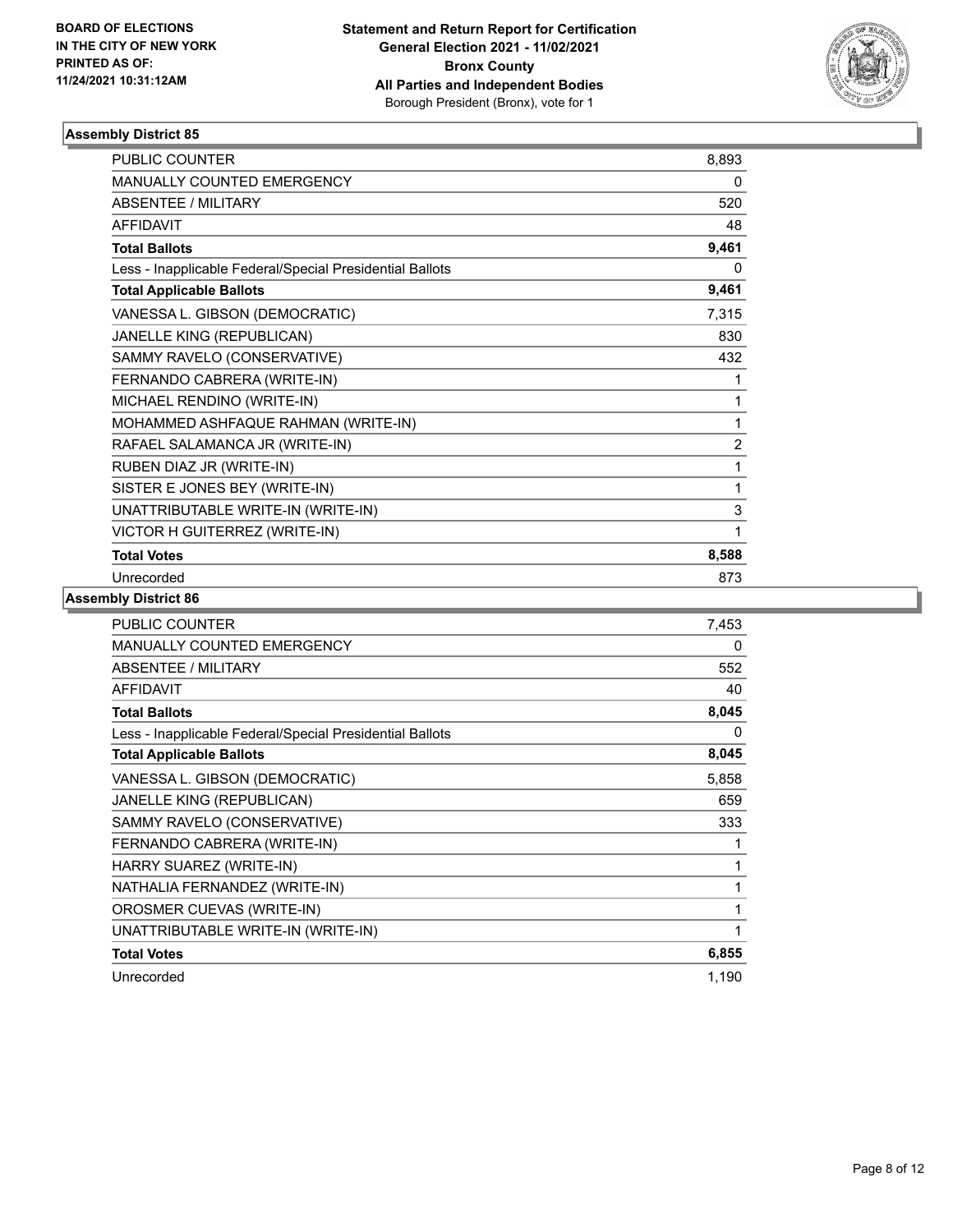

| <b>PUBLIC COUNTER</b>                                    | 8,828 |
|----------------------------------------------------------|-------|
| <b>MANUALLY COUNTED EMERGENCY</b>                        | 0     |
| <b>ABSENTEE / MILITARY</b>                               | 740   |
| <b>AFFIDAVIT</b>                                         | 82    |
| <b>Total Ballots</b>                                     | 9,650 |
| Less - Inapplicable Federal/Special Presidential Ballots | 0     |
| <b>Total Applicable Ballots</b>                          | 9,650 |
| VANESSA L. GIBSON (DEMOCRATIC)                           | 7,450 |
| JANELLE KING (REPUBLICAN)                                | 971   |
| SAMMY RAVELO (CONSERVATIVE)                              | 507   |
| FERNANDO CABRERA (WRITE-IN)                              | 1     |
| MILTON FRIEDMAN (WRITE-IN)                               | 1     |
| RUBEN DIAZ JR (WRITE-IN)                                 | 1     |
| SAMELYS LOPEZ (WRITE-IN)                                 | 1     |
| STEVEN RAMOS (WRITE-IN)                                  | 1     |
| UNATTRIBUTABLE WRITE-IN (WRITE-IN)                       | 4     |
| WILLIAM COLON JR (WRITE-IN)                              | 1     |
| <b>Total Votes</b>                                       | 8,938 |
| Unrecorded                                               | 712   |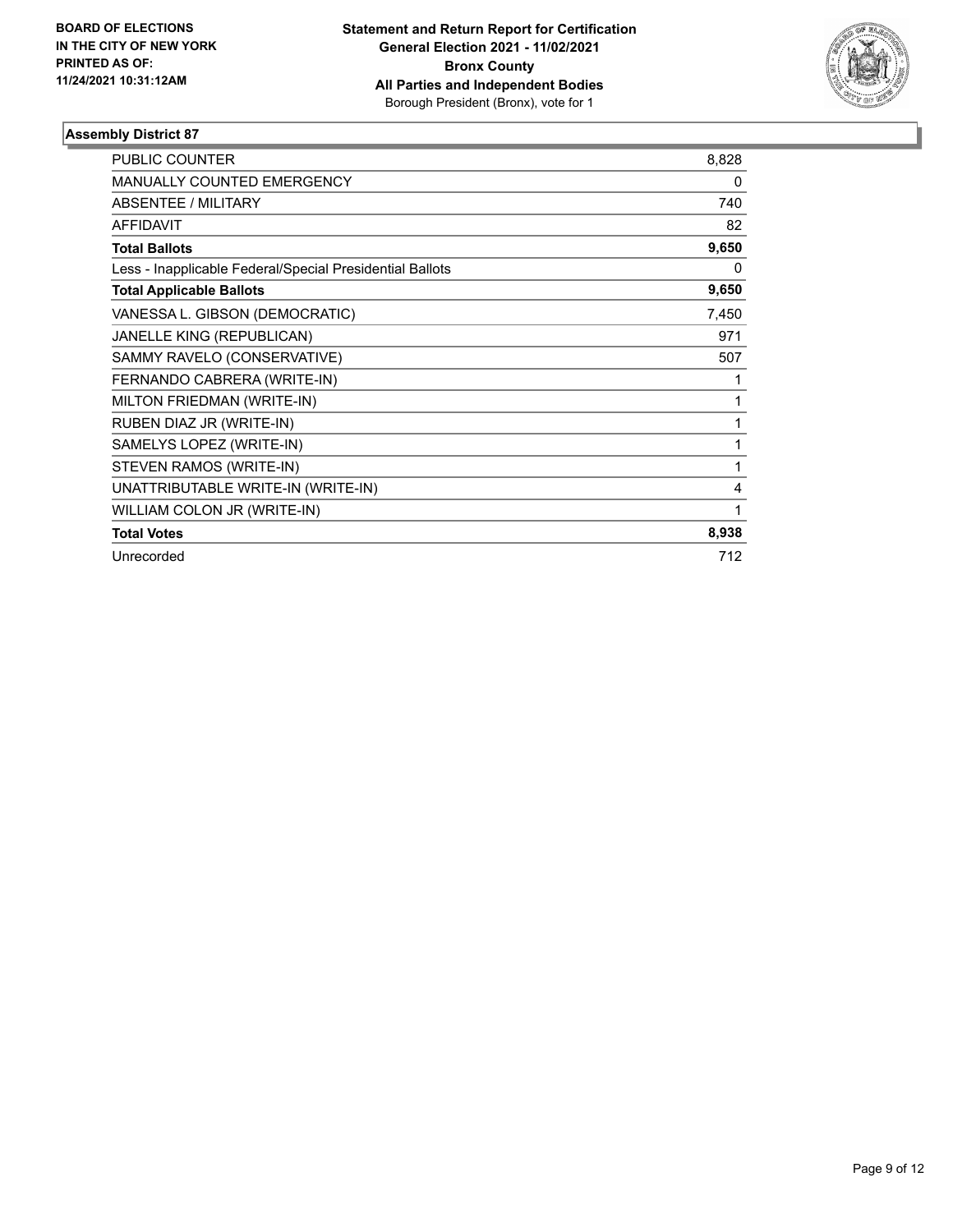

### **Total for Borough President (Bronx) - Bronx County**

| PUBLIC COUNTER                                           | 119,351      |
|----------------------------------------------------------|--------------|
| MANUALLY COUNTED EMERGENCY                               | 0            |
| <b>ABSENTEE / MILITARY</b>                               | 8,993        |
| AFFIDAVIT                                                | 731          |
| <b>Total Ballots</b>                                     | 129,075      |
| Less - Inapplicable Federal/Special Presidential Ballots | 0            |
| <b>Total Applicable Ballots</b>                          | 129,075      |
| VANESSA L. GIBSON (DEMOCRATIC)                           | 94,886       |
| JANELLE KING (REPUBLICAN)                                | 15,920       |
| SAMMY RAVELO (CONSERVATIVE)                              | 7,735        |
| ALEXANDRIA OCASIO CORTEZ (WRITE-IN)                      | 2            |
| ANDREA MIRDITA (WRITE-IN)                                | 1            |
| ASHLEY R WALKER (WRITE-IN)                               | 1            |
| BENJAMIN NORTEY (WRITE-IN)                               | 1            |
| <b>BRANDON SINGH (WRITE-IN)</b>                          | 1            |
| CARLOS VELASQUEZ (WRITE-IN)                              | 1            |
| CAROL FERRARO (WRITE-IN)                                 | 1            |
| CAROL ROBINSON (WRITE-IN)                                | 1            |
| CAROLE NAPOLIELLO (WRITE-IN)                             | 1            |
| CHARLES V WALKER (WRITE-IN)                              | 1            |
| CHERYL CHIOVETTA (WRITE-IN)                              | $\mathbf 1$  |
| CYNTHIA BATISTA WHITE (WRITE-IN)                         | 1            |
| DAISY PARIS (WRITE-IN)                                   | 1            |
| DERMOTT MYRIE (WRITE-IN)                                 | 1            |
| DERRICK JOHNSON (WRITE-IN)                               | 1            |
| DORIS GILBERT (WRITE-IN)                                 | 1            |
| ED CONDE (WRITE-IN)                                      | 1            |
| EDDIE SAYED (WRITE-IN)                                   | 1            |
| EDWARD DELATORRE (WRITE-IN)                              | 1            |
| EMILIO A. MARTINEZ (WRITE-IN)                            | 1            |
| ERIC LACEWELL (WRITE-IN)                                 | 1            |
| FALA ROSEVELT (WRITE-IN)                                 | $\mathbf{1}$ |
| FERNANDO CABRERA (WRITE-IN)                              | 11           |
| FREDERIC GOLDEN (WRITE-IN)                               | 2            |
| <b>GUSTAVO RIVERA (WRITE-IN)</b>                         | 1            |
| HARRY R. OEHLER (WRITE-IN)                               | 1            |
| HARRY SUAREZ (WRITE-IN)                                  | 1            |
| IRA STOLNICK (WRITE-IN)                                  | 1            |
| <b>ISAAC MOORE (WRITE-IN)</b>                            | 1            |
| JAMES BRADLEY (WRITE-IN)                                 | 1            |
| JAMES FARRINGTON (WRITE-IN)                              | 1            |
| JAMES VACCA (WRITE-IN)                                   | 1            |
| JAMIL C. MCARTHUR (WRITE-IN)                             | 1            |
| JOHANNA ABAD (WRITE-IN)                                  | 1            |
| JOHN C. DOYLE (WRITE-IN)                                 | 1            |
| JOHN CERINI (WRITE-IN)                                   | 1            |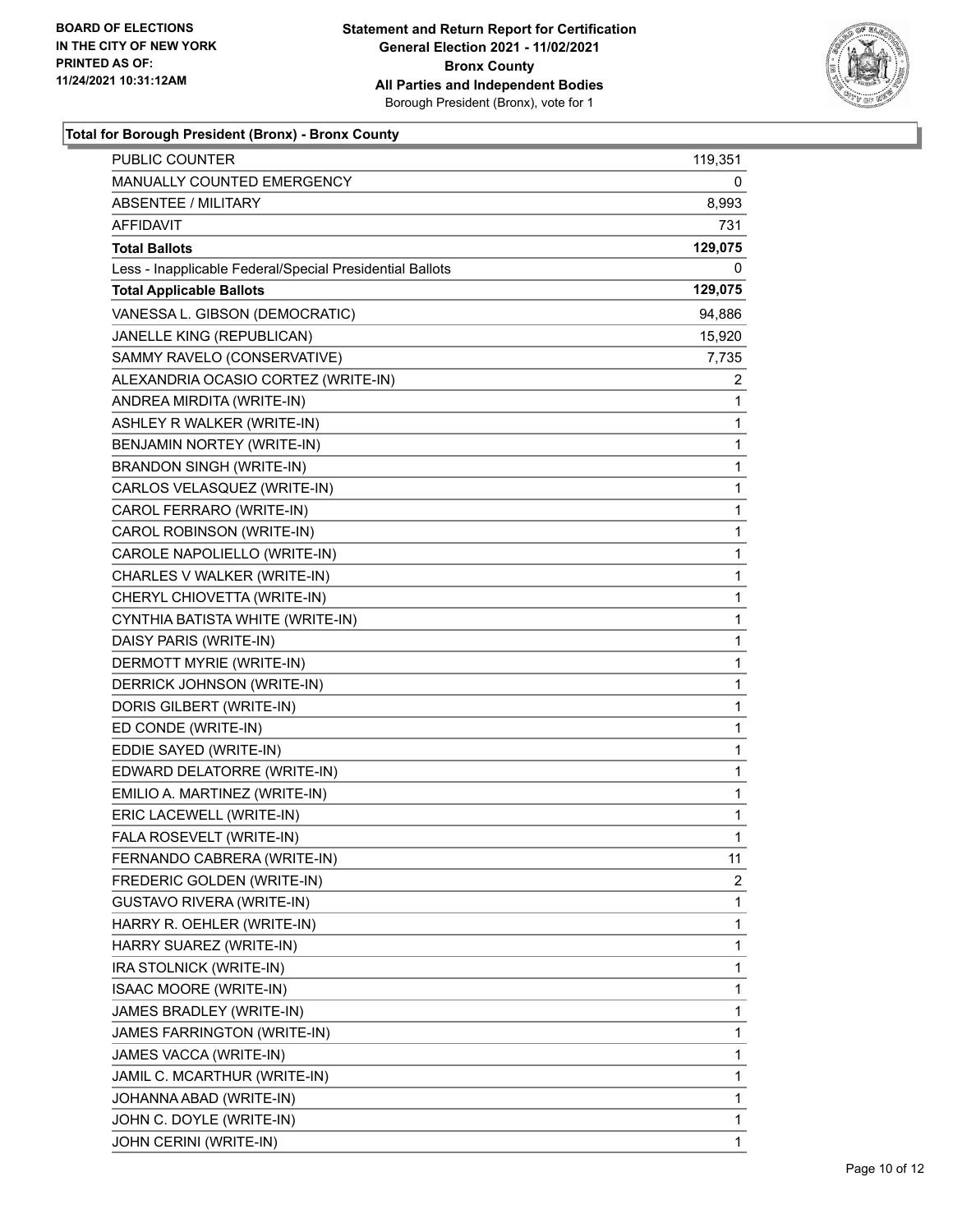

### **Total for Borough President (Bronx) - Bronx County**

| JOHN FRANCIS LUDEWIG (WRITE-IN)           | $\mathbf{1}$            |
|-------------------------------------------|-------------------------|
| JOHN SANCHEZ (WRITE-IN)                   | $\mathbf{1}$            |
| JONATHAN E ALPERT (WRITE-IN)              | 1                       |
| JOSE CASTILO (WRITE-IN)                   | $\mathbf 1$             |
| JOSEPH VILLA (WRITE-IN)                   | 1                       |
| JUNIOR MUNOZ (WRITE-IN)                   | 1                       |
| KADIJA WRIGHT (WRITE-IN)                  | 1                       |
| KENNETH PEREZ (WRITE-IN)                  | 2                       |
| <b>KEVIN CLARK (WRITE-IN)</b>             | 1                       |
| KEVIN PAZMINO (WRITE-IN)                  | $\overline{\mathbf{c}}$ |
| KOLU K BAYSAH (WRITE-IN)                  | 1                       |
| KYLE CHRISTOPHER WILLIAMS (WRITE-IN)      | 1                       |
| KYREL ZANTONAVITCH (WRITE-IN)             | 1                       |
| LADINA ALMODOUAR (WRITE-IN)               | $\mathbf{1}$            |
| LAUREN CHIOVETTA (WRITE-IN)               | 1                       |
| LENORA EASTER (WRITE-IN)                  | 1                       |
| LUIS SEPULVEDA (WRITE-IN)                 | 2                       |
| MARK D. LAVINE (WRITE-IN)                 | 1                       |
| MARK GJONAJ (WRITE-IN)                    | 1                       |
| MICHAEL LEWYN (WRITE-IN)                  | $\mathbf{1}$            |
| MICHAEL RENDINO (WRITE-IN)                | 1                       |
| MICHAEL TATE (WRITE-IN)                   | $\mathbf{1}$            |
| MILTON FRIEDMAN (WRITE-IN)                | $\mathbf{1}$            |
| MOHAMMED ASHFAQUE RAHMAN (WRITE-IN)       | 1                       |
| MYRTA OQUENDO (WRITE-IN)                  | 1                       |
| NATHALIA FERNANDEZ (WRITE-IN)             | 7                       |
| NATHANIEL SIMMONS (WRITE-IN)              | 1                       |
| NICKOLAS ROZZI (WRITE-IN)                 | $\mathbf{1}$            |
| OROSMER CUEVAS (WRITE-IN)                 | $\mathbf{1}$            |
| PAUL KITTAS (WRITE-IN)                    | 1                       |
| PAUL W. GILMAN (WRITE-IN)                 | 1                       |
| RAFAEL SALAMANCA JR (WRITE-IN)            | 3                       |
| ROBERT GANGI (WRITE-IN)                   | $\mathbf{1}$            |
| ROBERT GUMBS (WRITE-IN)                   | 1                       |
| RUBEN DIAZ JR (WRITE-IN)                  | 13                      |
| RUBY SHAMIR (WRITE-IN)                    | 1                       |
| SAMELYS LOPEZ (WRITE-IN)                  | 2                       |
| SAMUEL SEABURY (WRITE-IN)                 | 1                       |
| SHEMP HOWARD (WRITE-IN)                   | 1                       |
| SHIMRON GALLIMORE (WRITE-IN)              | 1                       |
| SISTER E JONES BEY (WRITE-IN)             | 1                       |
| STEVEN RAMOS (WRITE-IN)                   | 1                       |
| UNATTRIBUTABLE WRITE-IN (WRITE-IN)        | 45                      |
| UNCOUNTED WRITE-IN PER STATUTE (WRITE-IN) | 1                       |
| VICTOR H GUITERREZ (WRITE-IN)             | 3                       |
| WANDA EDWARDS (WRITE-IN)                  | 1                       |